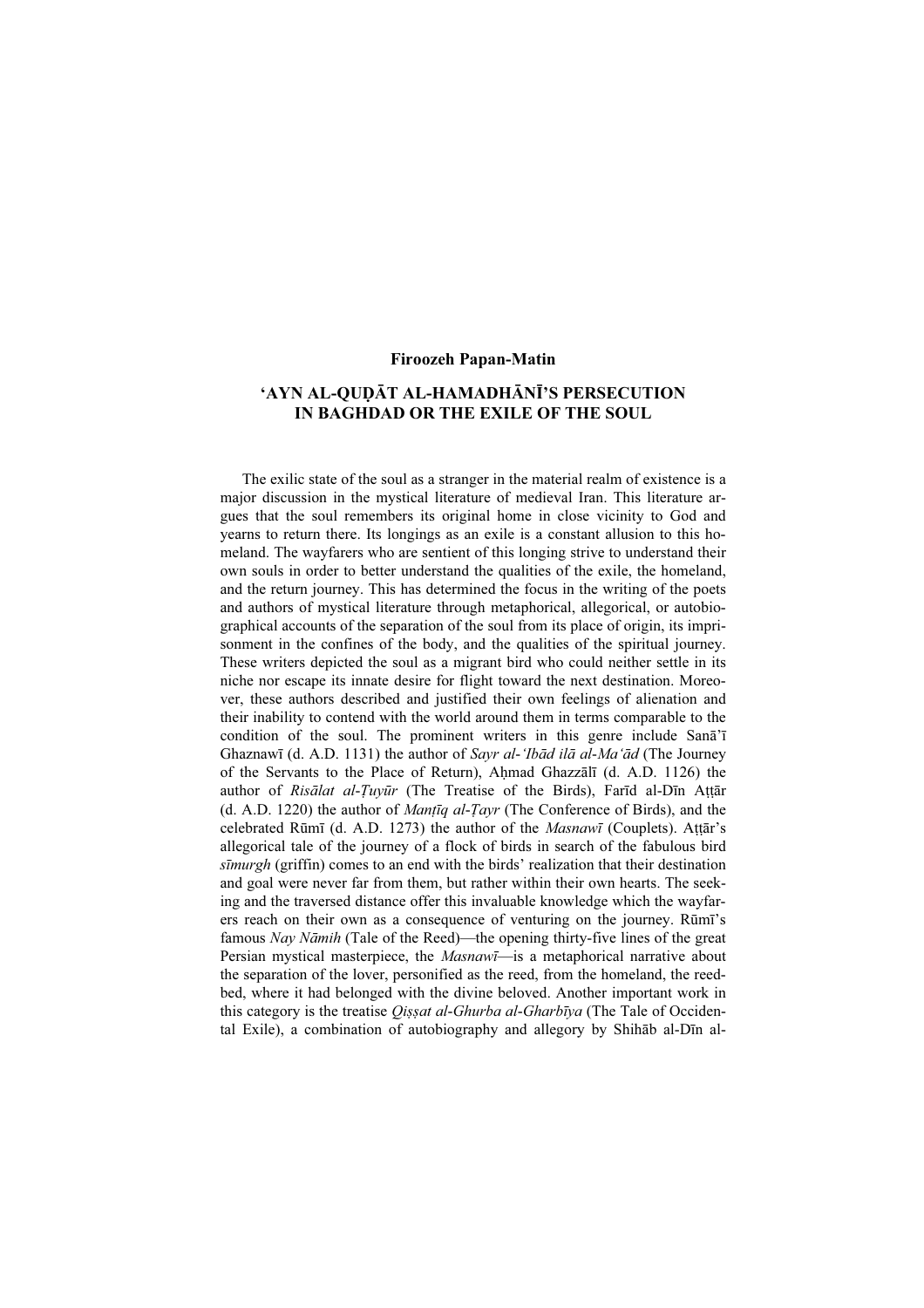Suhrawardī al-Maqtūl (d. A.D. 1191). The works of these accomplished authors were preceded by the contributions of the twelfth-century mystic scholar Ahmad Ghazzālī whose *Treatise of the Birds* served as the template for Attār and others. Ghazzālī's disciple 'Ayn al-Quḍāt al-Hamadhānī (A.D. 1096/98–1131), the subject of the present study, described his famous defense treatises, Shakwā al-Gharīb 'an al-Awṭān ilā 'Ulamā' al-Buldān (The Complaint of a Stranger Exiled from Home to the Scholars of the Lands), composed while he was held in prison in Baghdad, to be an example of this genre and an opportunity to contemplate the separation of the soul from its homeland. The following study argues that the actual circumstances of 'Ayn al-Quḍāt's incarceration produced his defense as a legal appeal to the authorities in charge of his release from the Tikrīt prison in Baghdad. These circumstances also served as the inspiration for his brooding on the spiritual and metaphorical qualities of the exile of the soul in the material realm of existence. This dual approach motivates the writing for the defense treatise.

Abū al-Ma'ālī 'Abdallāh ibn Abī Bakr Muḥammad ibn 'Alī ibn al-Ḥasan ibn 'Alī al-Miyānjī, known as 'Ayn al-Quḍāt al-Hamadhānī was born in Hamadhān, a city in northwest Iran, in A.D. 1096 or 1098, to an established family of  $sh\bar{a}fi\bar{i}$ jurists and was executed in the same town in 1131. 'Ayn al-Quḍāt is renowned for his significant contributions to the mystical heritage of Iran. He was a brilliant scholar and an accomplished author who addressed subjects ranging from mysticism to mathematics, natural sciences, grammar and semantics, Arabic literature, commentary on the  $Qur'$ ān, and the nature of prophecy. The most important work of this prolific author is the Tamhīdāt (The Introductions), which captures his visionary perceptions of the unseen worlds and the gnosis that they convey. 'Ayn al-Quḍāt's famous defense treatise Shakwā al-Gharīb 'an al-Awtān ilā 'Ulamā' al-Buldān (The Complaint of a Stranger Exiled from Home to the Scholars of the Lands), stands out as a document that the author was inspired to write as a metaphorical reference on the exilic state of the soul. Shakwa al-Gharīb is not an allegory but an intriguing defense narrative that propels the plot forward with metaphors and intimations. It is a court document that 'Ayn al-Quḍāt issued to the judges in charge of his case with the intention of winning their support for his freedom. Shakwa al-Gharib is an extremely well-written work that describes the author's feelings of desolation, loneliness and alienation  $(ghurba)$  in prison, away from his homeland. 'Ayn al-Qu $\overline{a}$  adorns his prose with selections from his own poetry and the poetry of famous Arab poets whose reflections on separation and captivity give him solace. The initial lines of the defense are as follows:

This is a flash issued to the outstanding scholars and renowned servants may God perpetuate their shadows outstretched over the dwellers in the farthest horizons, and may all the regions of the earth never cease to be most brilliantly illuminated by their lights—by one in exile from his motherland,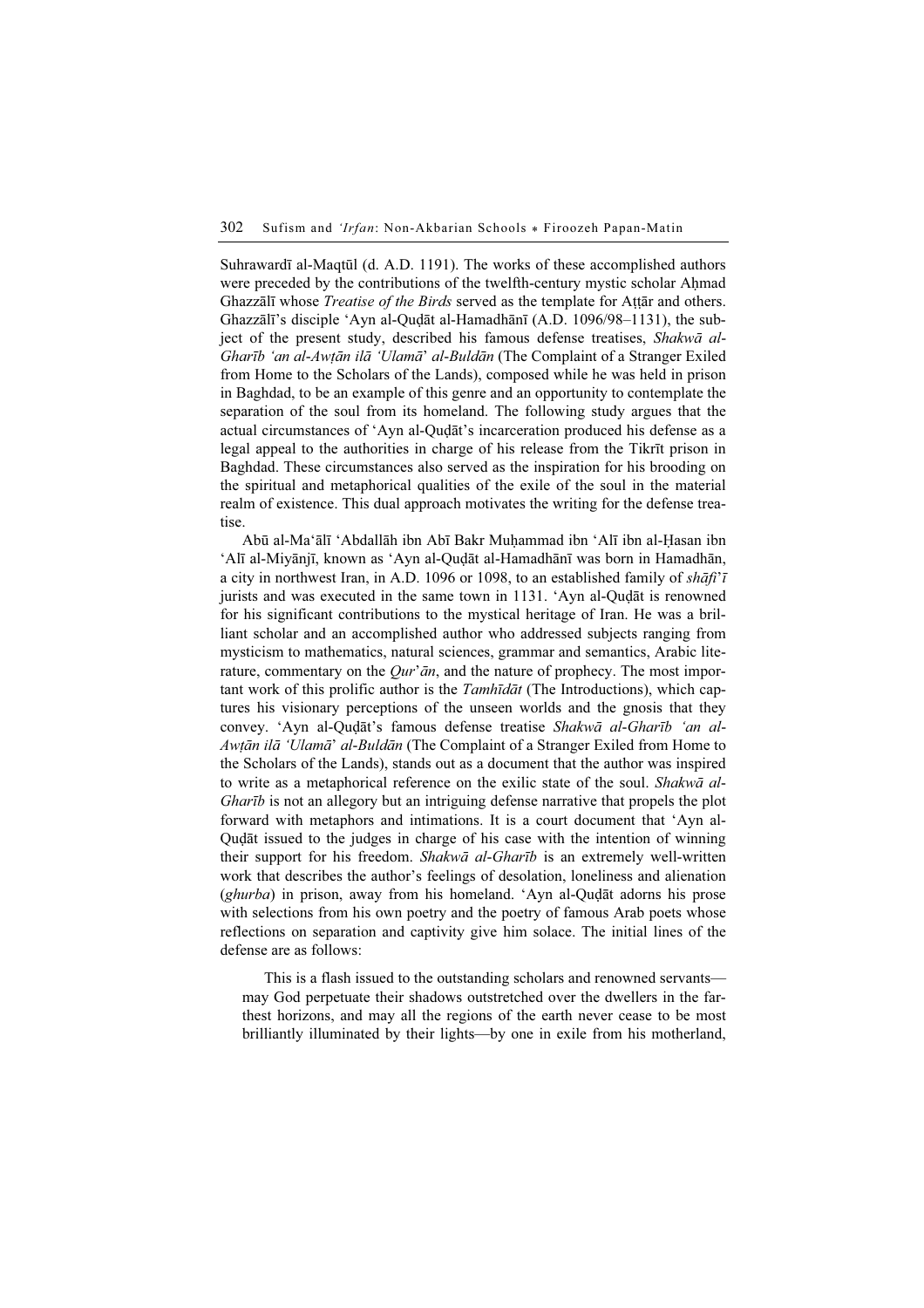and afflicted by the trials and tribulations of time. His eyelids are ever beset by sleeplessness, and trepidation is the constant companion of his pillow, with prolonged weeping, and sighs and lamentations; anxiety grips the whole of his heart; his soul entire is inflamed with grief, whose repeated onsets his heart's core can no longer endure. His heart, consumed by the fire of separation, burns with yearning for his friends and brothers; the burning pangs of love blaze in his bowels, and the marks thereof appear ever more clearly with the passing days. His only companions are the stars, to which he whispers with flooding tears:

What, prison bars and iron chains, And yearning's flames, and exile pains, And sundering far from those I love? What mighty anguish these must prove!<sup>1</sup>

This overture to the text highlights the two narratives that inform 'Ayn al-Quḍāt's argument: his appeal to the men in charge of his case by introducing and identifying himself as an exile who is suffering the intolerable pain of separation from his homeland. This is how he beseeches his captors for freedom from the Baghdad prison and for return to the city of his birth, Hamadhān. 'Ayn al-Quḍāt was granted release and allowed to return home. Afterwards, some of his associates criticized him for writing the defense and pleading his case with his captors. In a personal letter (Letter 98) written to one of his disenchanted critics whose identity remains unknown, 'Ayn al-Quḍāt categorized the defense as a metaphor for the trials that the soul suffers in its longing for the spiritual homeland.<sup>2</sup> The following study argues that when 'Ayn al-Quḍāt described his defense treatise as a work that belonged in the genre of exile of the soul, he elaborated on the interpretation of the genre as a medium that could include the details of the author's persecution and imprisonment at the hands of his rivals and adversaries. Therefore, he rhetorically treated the factual events of his captivity as mere allusions to the deeper reality of the separation that the soul endures. 'Ayn al-Quḍāt was neither the first nor the only author whose incarceration inspired him to write about the trials and tribulations of the soul. The outstanding distinction in his case is that the rhetorical quality of his writing and the material and style of the defense facilitate his release from prison. They, nevertheless, do not prevent his eventual execution.

<sup>&</sup>lt;sup>1</sup> 'Ayn al-Qudāt al-Hamadhānī. A Sufi Martyr: The Apology of 'Ain al-Qudat al-Hamadani. Translated by A.J. Arberry. London: George Allen and Unwin, 1969. P. 21; henceforth cited as Arberry. A Sufi Martyr.<br><sup>2</sup> 'Ayn al-Quḍāt al-Hamadhānī. Nāmihhā-ye 'Ayn al-Quḍāt Hamadhānī. 2<sup>nd</sup> ed. 2 vols.

Edited by 'Afīf 'Usayrān and 'Alīnaqī Munzavī. Tehran: Manūchehrī, 1983. "Letter 98." P. 355–363; henceforth cited as "Letter 98." English translations of the original texts are mine unless indicated otherwise.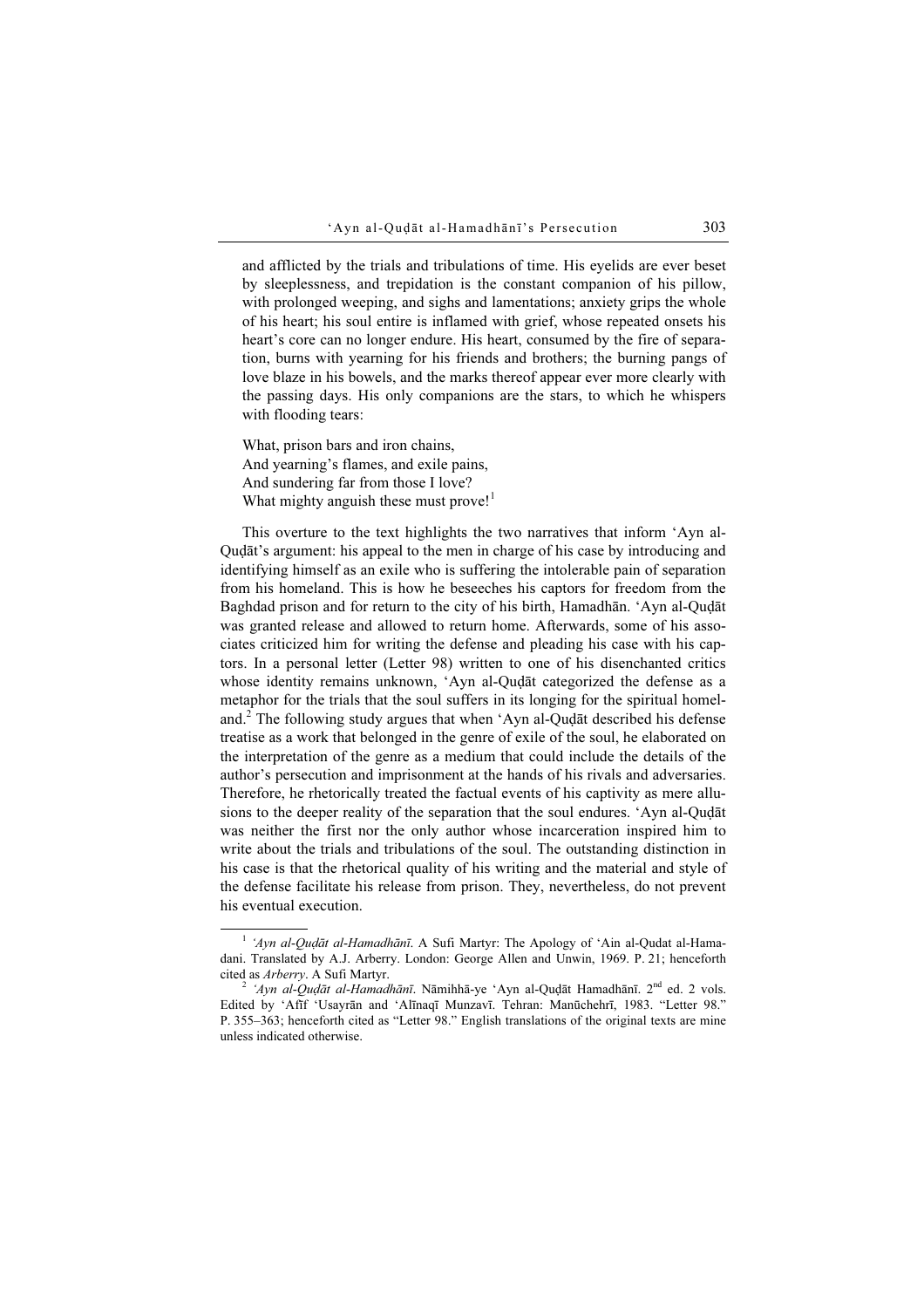'Ayn al-Quḍāt does not identify his adversaries but in the Shakwā al-Gharīb indicates that his enemies are motivated by envy toward him. He outlines the charges against him as follows: (1) his views on God as the all-encompassing Being with limited knowledge of the particulars, (2) his views on prophecy as a stage past the stage of reason and the stage of sainthood, and (3) his views on the role of the spiritual leader  $(imam)$  in the life of the believer. 'Ayn al-Quḍāt argues that his adversaries have distorted his views and further elaborates his position on these topics by referring to the sayings of the Prophet, Abū Bakr, and 'Alī, as well as prominent scholars of theology and mysticism. He calls attention to the intended meaning of certain terminology that the mystics use in their writings, and asks the reader to pay heed to the specialized use of these technical terms. He explains that scholars, in all branches of knowledge, have communicated their ideas to each other by using technical vocabulary that is specific to their field. Terms such as subsisting  $(baq\bar{a}^r)$ , annihilation  $(fan\bar{a}^r)$ , contraction  $(qabd)$ , expansion (bast), etc., convey an etymology that belongs to an intellectual history going back to the time of the Prophet.<sup>3</sup> 'Ayn al-Quḍāt explains this specialized discourse is further defined by the specific context of a given argument. He explains that his enemies have taken some of his ideas out of context in order to produce a case against him.<sup>4</sup> 'Ayn al-Quḍāt argues his case, communicates his views on the knowledge of the unseen and the nature of prophethood, dissociates himself from the Ismā'īlīs, and makes an appeal for freedom from prison in Baghdad. The arrangement and orchestration of these arguments produce the complex and rhetorical text of the *Shakwā al-Gharīb*, which can be read on different levels as an apologia and a metaphor for one's longing for the homeland.

'Ayn al-Quḍāt challenged his enemies and insisted on his demand for freedom despite the fact that in his mystical treatises he reiterated his spiritual resolve to die. In fact, he often invoked death for himself and is said to have enthusiastically described the details of his own execution in the following verses:<sup>5</sup>

We ask God for death and martyrdom And that we want by three worthless things. If the friend does what we want We want fire, oil, and straw.

 $3$  'Ayn al-Quḍāt. Shakwā al-Gharīb 'an al-Awṭān ilā 'Ulamā' al-Buldān. In Muṣṣanafāt, edited by 'Afīf 'Usayrān. Tehran: Intishārāt-i Dānishgāh-i Tehrān, 1962. P. 44–50; henceforth cited as Shakwā al-Gharīb. <sup>4</sup>

 $<sup>4</sup>$  Ibid. P. 51. Cf. *Arberry*. A Sufi Martyr. P. 53:</sup>

When the intelligent and impartial person hears such expressions, he ought to refer for their meaning to the one using them, saying, "What did you mean by these words?" To pass judgement against the speaker, before seeking from him an explanation of what was intended by these expressions, and to condemn him as an atheist and a heretic, is truly a shot in the dark.<br><sup>5</sup> Rīḍā Qulī Khān Hidāyat. Tadhkarih-yi Riyāḍ al-'Ārifīn. Eds. Mullāh 'Abd al-Ḥussayn

and Maḥmūd Khawnsārī. Tehran: Wiṣāl, n.d. P. 109; henceforth cited as Hidāyat. Riyāḍ al-'Ārifīn.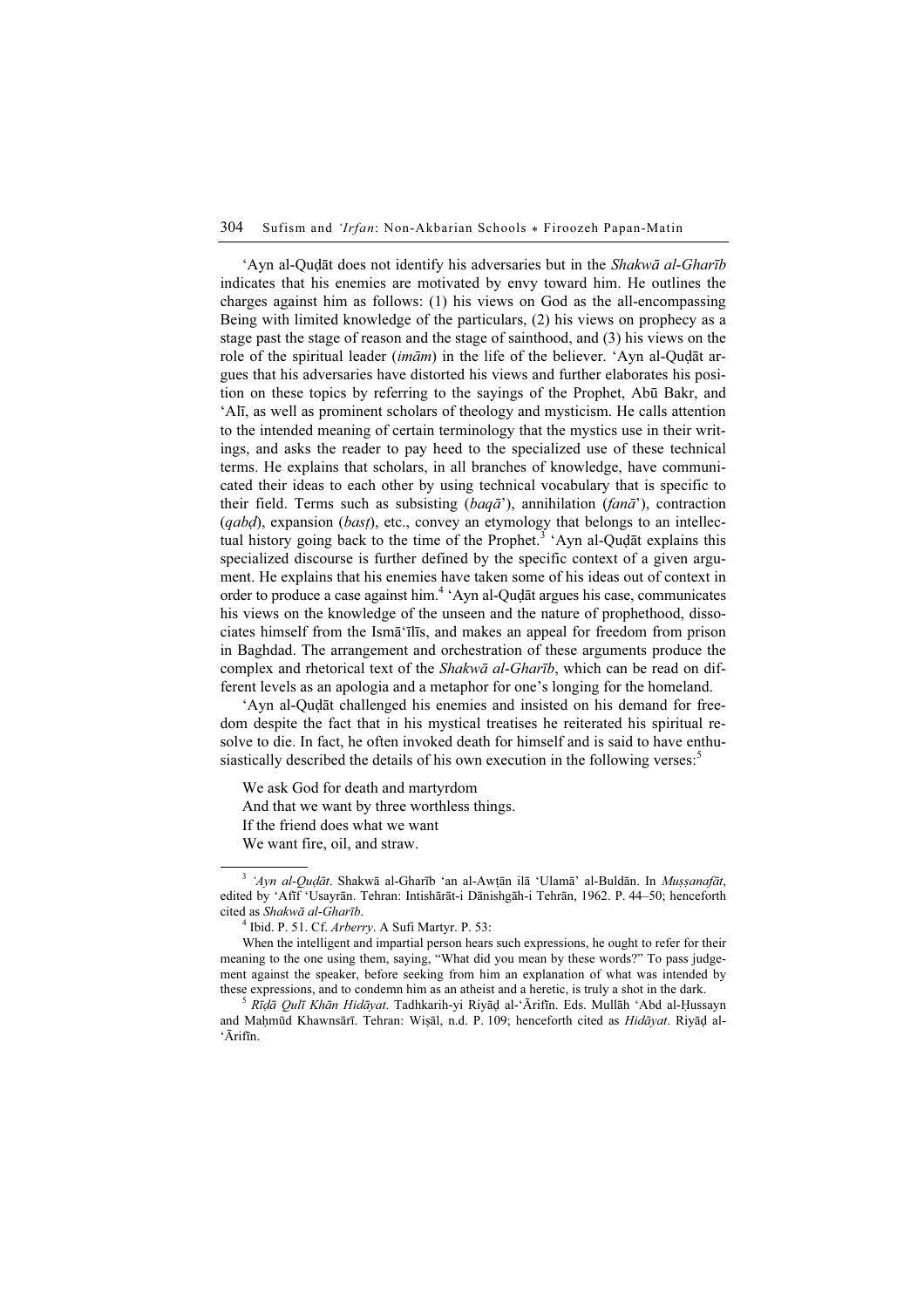According to the author of Tadhkarih-yi Riyād al-'Ārifīn, 'Ayn al-Quḍāt was killed in a most horrific manner and his execution was turned into a spectacle for everyone to remember.<sup>6</sup>

The envious were not satisfied with sending our philosopher far away from his homeland, Hamadhān, and putting him in the Baghdād prison, but took him back to Hamadhān and skinned him [alive] and crucified him in the courtyard of the school were he used to teach. Then, they took him down on the ground and wrapped him in a straw-mat, poured oil on him, and set him on fire.<sup>7</sup>

His gruesome execution was carried out in the presence of Sultan Mahmūd ibn Muḥammad ibn Malikshāh (r. A.D. 1118–1131), $\delta$  who at the time was twenty-five years old. $9$ 

The surviving documents fail to give us definitive answers as to the motivation for his violent death. In his defense treatise, Shakwā al-Gharīb, 'Ayn al-Quḍāt talks about the charge of heresy against him. However, the account is selfcensored and avoids referring to some of his writings, including his most important treatise, the Tamhīdāt. He was clearly trying to withhold information on those aspects of his life that would further complicate his case. In addition to the defense, the other source that speaks about his trial and untimely end is 'Imād al-Dīn Muḥammad ibn Muḥammad ibn Ḥāmid al-Iṣfahānī al-Kātib (519–97/1125– 1201), the acclaimed Saljūq historian of 'Ayn al-Quḍāt's era. 'Imād al-Dīn, best known as the historian of Ṣalāḥ al-Dīn's Levant conquests and the author of Barq al-Shāmī, had firsthand knowledge of court intrigues and the end of many noble men who fell prey to them. His famous text, Kharīdat al-Qasr wa Jarīdat  $al$ -'Aṣr fī Dhikr Fuḍalā' Ahl Fārs, contains the earliest account of the execution of 'Ayn al-Quḍāt. In 623/1226, al-Fatḥ ibn 'Alī ibn Muḥammad al-Bandārī al-Iṣfahānī (586–643/1190–1246) provides an abridged version of 'Imād al-Dīn's other book, Nuṣrat al-Fatra wa 'Uṣrat al-Fiṭra fī Akhbār al-Wūzara' al-Saljūqīya.<sup>10</sup> His rendition is called *Ta'rīkh Dawlat Āl Saljūq*. This text also provides valuable information on the personalities and the circumstances that involved 'Ayn al-Quḍāt. Both medieval and modern scholars who have written

 $\delta$ <sup>8</sup> Mahmūd, the son of Malik Shāh Saljūq, became the king in 511 A.H. and died of an illness on the way from Baghdād to Iran in 525 A.H. He was twenty eight years old.<br><sup>9</sup> Hidāyat. Riyāḍ al-'Ārifīn. P. 108–109. Cf. 'Ayn al-Quḍāt al-Hamadhānī. Shakwa-l-Gha-

rīb 'ani l-'awṭān 'ila 'Ulamā'-l-Buldān. Edited and translated by Mohammed ben Abd el-Jalil // Journal Asiatique. Janvier-Mars 1930. P. 18.<br><sup>10</sup> This text is 'Imād al-Dīn's Arabic rendition of *Nafthat al-Maṣdūr*. Nūshīrwān ibn Khālid

al-Kāshānī (d. A.H. 532/A.D. 1138), the vizier to the Saljūq rulers Mahmūd and Mas'ūd, wrote this now lost text in Persian.

<sup>6</sup> Ibid. P. 108–109.

 $7$  'Ayn al-Quḍāt al-Hamadhānī. "Zubdat al-Ḥaqā'iq" // Muṣannafāt-i 'Ayn al-Quḍāt al-Hamadānī. Ed. 'Afīf 'Usayrān. Tehran: Tehran University Press 1962. P. 1. Cf. Hidāyat. Riyāḍ al-'Ārifīn. P. 108–109. <sup>8</sup>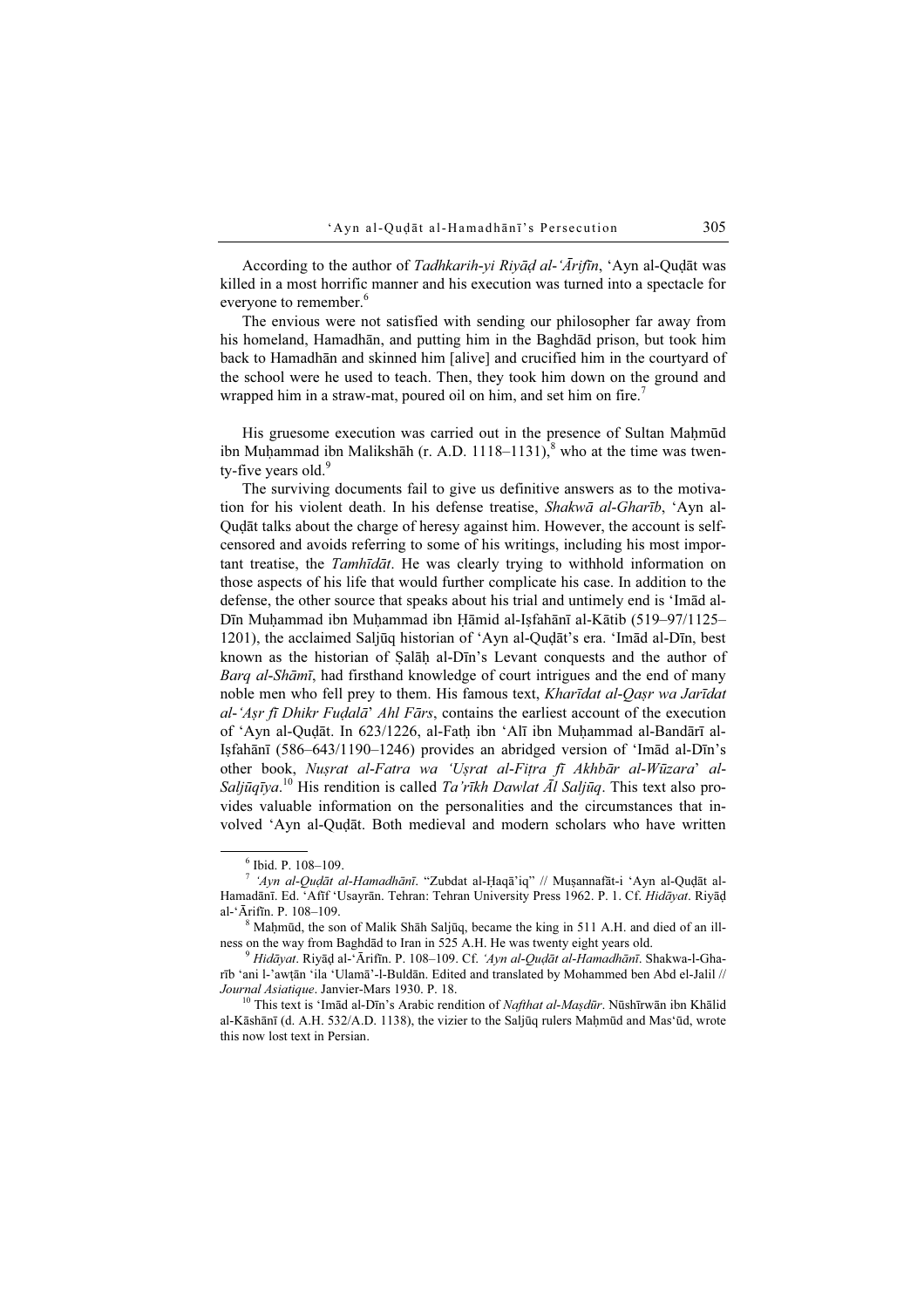about 'Ayn al-Quḍāt's death have relied on 'Imād al-Dīn's history and 'Ayn al-Quḍāt's Shakwā al-Gharīb. Although a convincing explanation for his execution cannot be definitively ascertained, a careful analysis of the account by 'Imād al-Dīn and 'Ayn al-Quḍāt offer insight on some of the questions that surround his death.

These sources have considered his execution either in a political framework, in his association with the members of the court nobility who were no longer in the position of power, or in the context of his mystical views that were branded as heretical. In the Shakwā al-Gharīb, 'Ayn al-Quḍāt explains that his adversaries, who are envious of him, have distorted his words in order to convict him. He justifies his views in the context of the scholarship he has produced. 'Imād al-Dīn's historiography, on the other hand, points to the court intrigues and liaisons that led to the arrest and execution of many individuals, including 'Ayn al-Quḍāt and the author's own relatives. His account is focused on the princes, viziers and other influential personalities who characterized that epoch. This discussion involved his own uncle, Abū Naṣr Aḥmad ibn Ḥāmid Nafīs ibn Muhammad ibn 'Abdallāh ibn 'Alī ibn Mahmūd ibn Hibat Allāh ibn Ālūh, known as 'Azīz al-Dīn (472–527/1080–1133), and his enemy, Sultan Maḥmūd's vizier, Qavām al-Dīn Nāṣir ibn 'Alī Abī al-Qāsim al-Dargazīnī. According to 'Imād al-Dīn, al-Dargazīnī was the one responsible for sending both 'Ayn al-Quḍāt and 'Azīz al-Dīn to the gallows. Consider 'Imād al-Dīn's discussion on 'Ayn al-Qudāt: $^{11}$ 

Abū'l-Ma'ālī 'Abdallāh ibn Abī Bakr Muḥammad ibn 'Alī ibn al-Ḥasan ibn 'Alī originally from Miyānjī, residing in Hamadhān, was the successful, close companion of my martyred uncle 'Azīz al-Dīn, may God bless his soul. When misfortune overtook my uncle and he went into hiding, the vizier al-Dargazīnī took charge of 'Ayn al-Quḍāt. He helped fate achieve its aims, and envy got the best of him. Indeed he ['Ayn al-Quḍāt] was among the most noble of the scholars and one who was referred to as an example of excellence and commitment [to scholarship]. After al-Ghazzālī no one ever shone like him in his excellence. He produced writings in the Arabic language in a style all his own: writings that gave meaning to the Truth. In his interpretations he followed the way of the people of the path [mystics], and he acquired the ability to explain it [meaning of the truth] in the language of mysticism. He spread the scent of his perfume in knowledge, and hearts absorbed the stream of his excellence. His fame spread in both difficult and easy times, and going to him was like a pilgrimage, and visiting him was an opportunity that was taken as an auspicious blessing.

<sup>&</sup>lt;sup>11</sup> 'Imād al-Dīn al-Isfahānī. Kharīdat al-Qașr wa Jarīdat al-'Așr fī Dhikr Fuḍalā' Ahl Iṣfahān, Khurāsān wa Harāt, Fārs. 3 vols. Edited by 'Adnān Muḥammad Āl-i Ṭu'ma. Tehran: Markaz-i Nashr al-Tarāth al-Makhṭūṭ, 1999. Vol. 3. P. 137–138.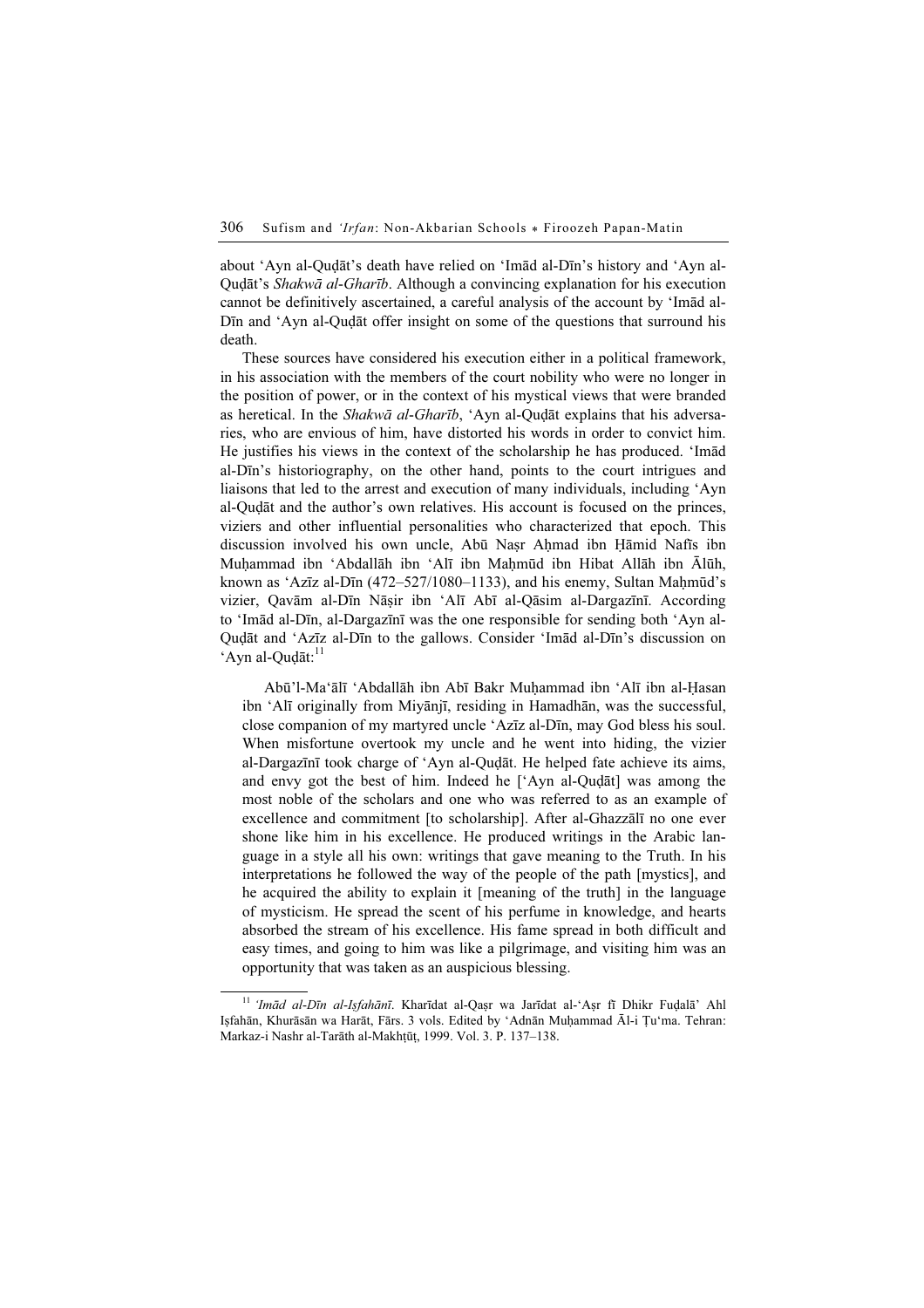He was among the most noble friends of God; indeed, he reached the highest state of spiritual perfection and his miracles flared like the illumination of the comets. The pseudo-scholars envied him and misinterpreted subjects mentioned in his writings that he had not expanded on. They took them out of context and interpreted them at face value; they did not ask him for their meaning. The barbarian vizier arrested 'Ayn al-Quḍāt and rushed to prosecute him. He was harsh in his judgement and carried 'Ayn al-Quḍāt in chains to Baghdād in order to find a way to make the shedding of his blood permissible and to punish him for his crime. And when the truth prevailed [he could not prove that 'Ayn al-Quḍāt was guilty], treachery overtook al-Dargazīnī's pride. Then he returned him to Hamadhān; and he and his supporters treated him like the Jews in the case of Jesus when they dressed him in the clothes of Moses, but God saved His prophet from the unbelievers. "And they did not kill him or crucify him but it appeared that way."<sup>12</sup> And He put His friend [friend of God] to trial by means of him. Before his execution, he ['Ayn al-Quḍāt] paused, reminded them of God, and recited the words of God to them. This was the evening of the  $17<sup>th</sup>$  of the *Jumādā al-Ākhir* in the year 525. Then he walked toward the gallows, he embraced them and read [this verse]: "And soon will the unjust assailants know what vicissitudes their affairs will take!"<sup>13</sup>

'Imād al-Dīn explains that 'Ayn al-Quḍāt was executed after the author's uncle lost his status at the court. He does not explain whether 'Ayn al-Quḍāt was sent to the gallows because he no longer had a powerful protector who would defend him against the charge of heresy that was brought against him by his own adversaries, or because the enemies of 'Azīz al-Dīn were trying to give him a warning by killing his friend in a violent manner. The works that evaluate this period do not provide a definitive answer to these questions.

'Azīz al-Dīn was arrested in the same year (525/1131) soon after 'Ayn al-Qudāt's death and was executed two years later. The reason why Sultan Mahmūd turned against his once favorite advisor, 'Azīz al-Dīn, is as perplexing as 'Ayn al-Quḍāt's execution. 'Imād al-Dīn sees Maḥmūd's vizier, al-Dargazīnī, as the instigator of these executions.<sup>14</sup> Al-Dargazīnī is an enemy of 'Azīz al-Dīn, and by implication, of 'Ayn al-Quḍāt and the cause of their executions. 'Imād al-Dīn explains that Mahmūd became suspicious of 'Azīz al-Dīn when he had a finan-

<sup>&</sup>lt;sup>12</sup> The Meaning of the Holy Qur'ān. Translated by 'Abdullah Yūsuf 'Alī. Maryland: Amana Corporation, 1989. Vol. 4. P. 157. English translations of the Qur'ānic verses are from this source unless indicated otherwise; henceforth cited as  $Qur'$ ān. <sup>13</sup> Ibid. Vol. 26. P. 227.

<sup>&</sup>lt;sup>14</sup> 'Imād al-Dīn's narrative is the oldest historical account on the circumstances of 'Ayn al-Quḍāt's execution, however, his views could be prejudiced by his personal vendettas against al-Dargazīnī.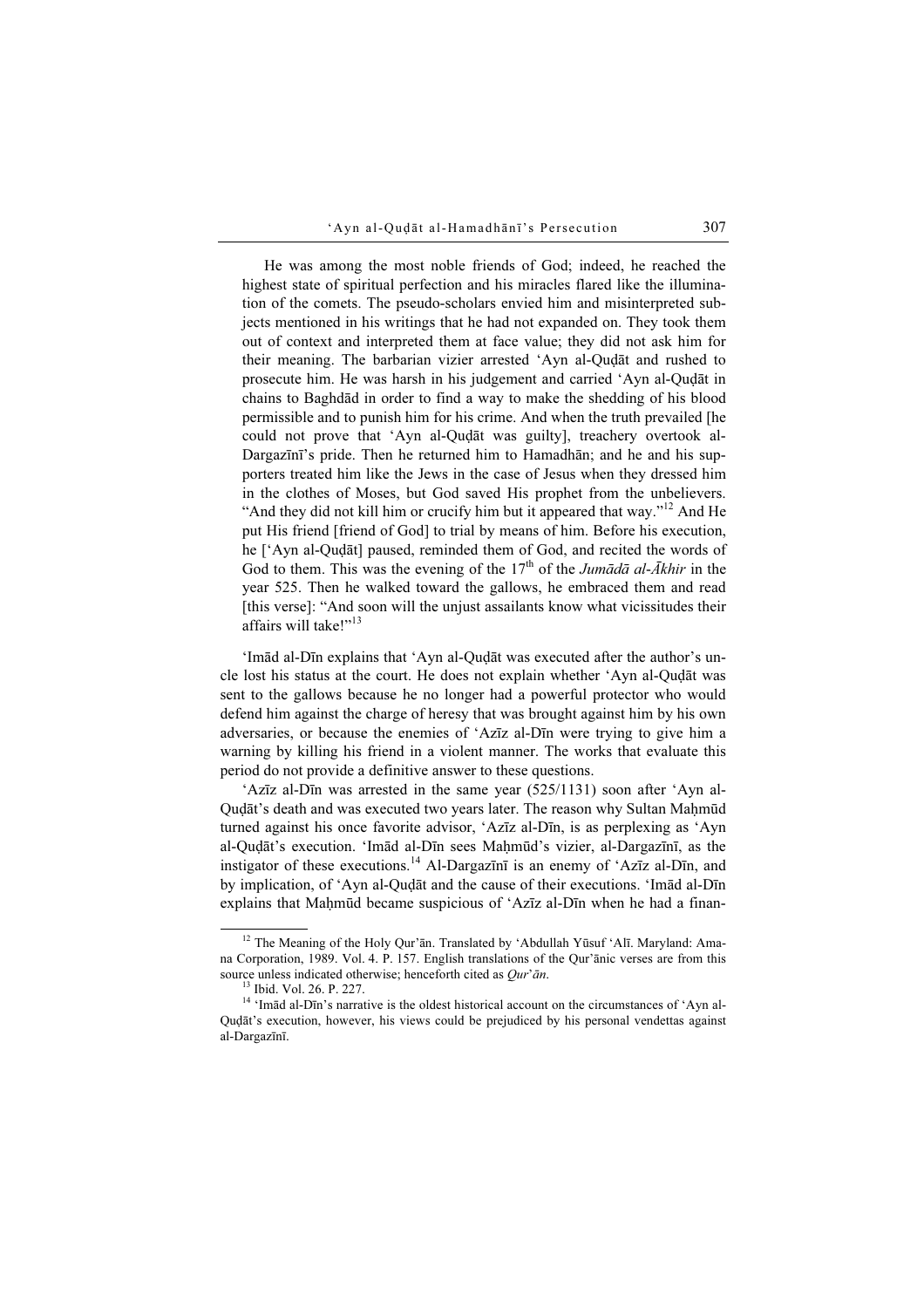cial dispute with Sultan Sanjar (d. 552/1131), his own uncle and father-in-law.<sup>15</sup> Maḥmūd's dispute with Sanjar was over the dowry of Sanjar's daughters, Mahmalak Khātūn and Sitī Khātūn, who were both married to Mahmūd but who had already passed away. Al-Rāwandī describes the dowry of Mahmalak Khātūn as a treasure that was carried on the back of elephants from Khurāsān to Maḥmūd in Iraq.<sup>16</sup> After the death of Mahmalak Khātūn, Sanjar wedded his other daughter, Sitī Khātūn, to his young nephew. When she also passed away, Sanjar requested the return of their gold and jewelry. Mahmūd did not want to return the jewelry. Al-Dargazīnī, who was looking for an opportunity to remove 'Azīz al-Dīn from the court, told Mahmūd it was best to imprison 'Azīz al-Dīn, who knew about the jewelry and would tell Sanjar's delegate about it. Mahmūd agreed and 'Azīz al-Dīn was sent to prison in Tikrīt. Sanjar's delegate arrived and, contrary to their expectations, did not ask for 'Azīz al-Dīn's testimony on this matter. In the meantime, 'Azīz al-Dīn remained in prison in Tikrīt. Mahmūd wrote to him and promised that he was going to release him from prison, but Mahmūd became ill and died (525/1131) before he could fulfill his promise. Eventually, al-Dargazīnī, who had obtained a few signed blank decrees from Sanjar, carried out the execution of 'Azīz al-Dīn at Tikrīt in 527/1133. The new ruler, Ṭughrul, who was not interested in the powerful agents of the former ruler, and was already suspicious of al-Dargazīnī's diplomatic relationship with the Shī'is, passed the death sentence on al-Dargazīnī. He was executed only forty days after 'Azīz al-Dīn.<sup>17</sup> Considering the rivalry among the Saljūq princes and the shifting fronts they established in seeking power, it is normal that they were suspicious of everyone around them.<sup>18</sup> For instance, 'Imād al-Dīn's villain, al-Dargazīnī, was one of their loyal servants who was engaged with the Shī'is in order to secure his Saljūq patrons a superior position apropos the Caliph. But the new ruler Ṭughrul sent him to the gallows on suspicion of collaborating with the dissident Shī'is.

In the final analysis, 'Imād al-Dīn's history fails to provide a convincing explanation for 'Ayn al-Quḍāt's execution and his relationship with the purges

<sup>&</sup>lt;sup>15</sup> 'Imād al-Dīn. Ta'rīkh Dawlat Āl Saljūq. 2<sup>nd</sup> ed. Edited by al-Bandārī. Beirut: Dār al-<br>Āfāq al-Jadīda, 1978. P. 142–143.

<sup>&</sup>lt;sup>16</sup> *Al-Rāwandī*. Rāḥat al-Şudūr wa Āyat al-Surūr dar Ta'rīkh Āl Saljūq. Edited by Muhammad Iqbāl. Tehran: Amīr Kabīr, 1985. P. 305.

 $\frac{17}{17}$  'Imād al-Dīn. Kharīdat al-Qaṣr. Vol. 1. P. 44. 18<br><sup>18</sup> A number of sources have discussed extensively the political milieu of Saljūq rule, its significant individuals, their relationship with each other and with the Caliph. The political complexities of the Saljūq rule involve two main factors (1) the dispute among Sanjar and his nephews over sovereignty and (2) their desire to break away from the authority of the Caliph in Baghdād. These factors determine their overall political attitude. See: 'Imād al-Dīn. Ta'rīkh Dawlat Āl Saljūq, and Kharīdat al-Qaṣr, vols. 1–4. Al-Rāwandī. Rāḥat al-Ṣudūr wa Āyat al-Surūr dar Ta'rīkh Āl Saljūq; The Cambridge History of Iran. Vols. 5–6. Edited by R.N. Frye and J.A. Boyle. Cambridge: Cambridge University Press, 1968.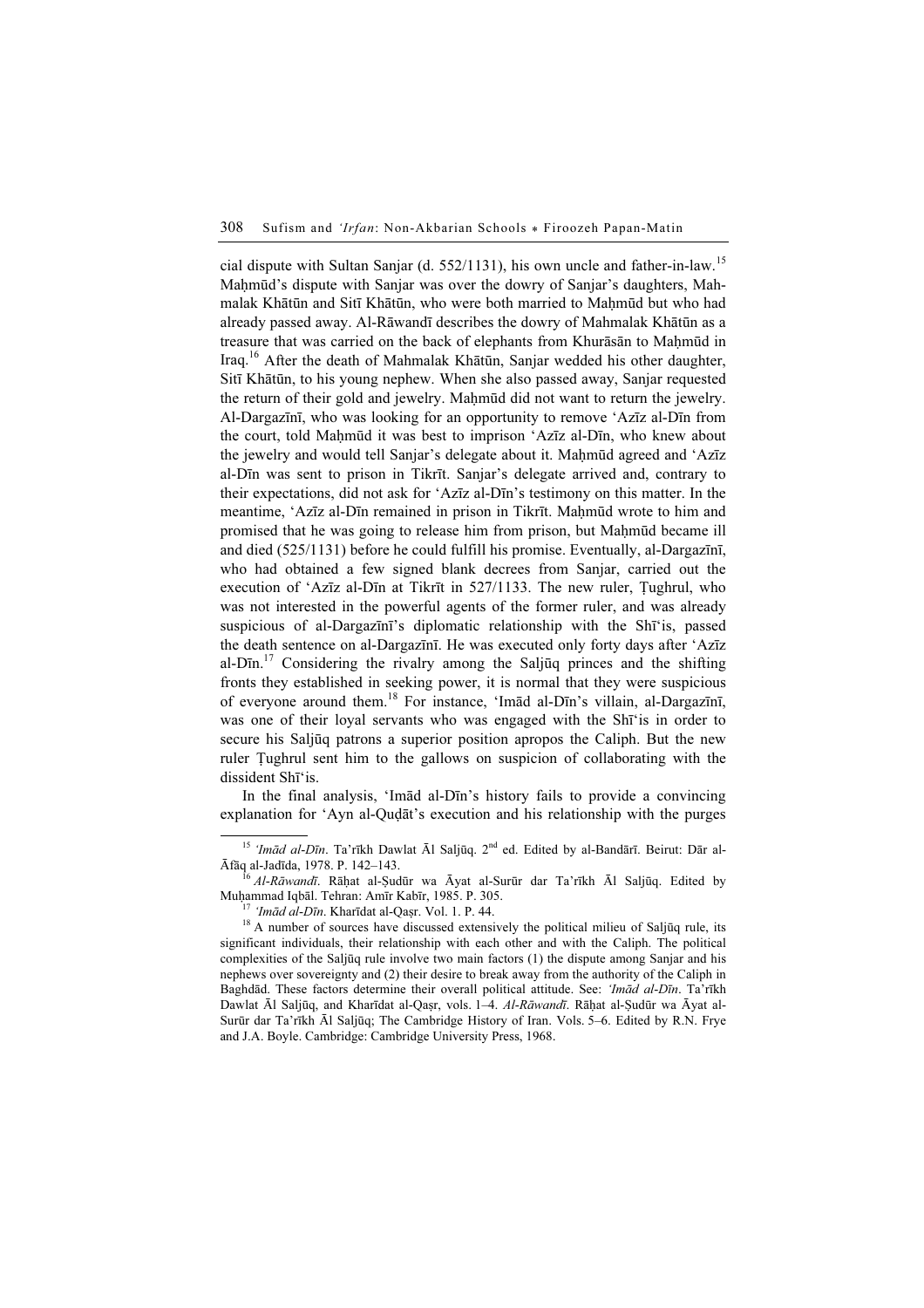that took place between 525/1131 and 527/1133. The *Shakwa al-Gharīb* is composed against this background.

In a personal letter, 'Ayn al-Quḍāt explains that this treatise bears symbolic meanings, since his imprisonment in Baghdad, where he was in captivity away from his homeland Hamadhān, is the major metaphor for the exile of the soul. Notwithstanding his claim, 'Ayn al-Quḍāt is addressing the defense to specific readers who are in charge of his case. In fact, the text adopts a discursive narrative structure which is autobiographical and explicates the author's scholarship as justification for his views. The rhetorical nature of the defense convinces 'Ayn al-Quḍāt to be selective about presenting and withholding evidence in order to advance his arguments strategically and tactfully. For instance, he does not mention some of his major writings in order to divert the attention from additional sources of objection against him. Consequently, when his personal letter elaborates the metaphorical nature of his defense, he must be specifically recalling the beginning sections of the Shakwā al-Gharīb where he laments his imprisonment in Baghdad and beseeches his captors for release. It is logical that the personal tone of the defense in the beginning is extended into a biographical discussion concerning the author's work on mysticism as a scholarly discipline. In this manner, 'Ayn al-Quḍāt combines his appeal for freedom with his discussion of his life achievements and his sense of alienation from this world. These subjects, juxtaposed with each other, constitute the plot of the Shakwa al-Gharib.

'Ayn al-Quḍāt calls attention to his place of origin and recalls Hamadhān as a place of childhood memories:

That land where amulets were hung About my neck, when I was young, And I was suckled at the breast.

His home, the place of love and security, and his early life is juxtaposed with prison where he finds himself as a mature man contending with the threat of death hovering over his life. Separation and the dangers that it entails are complicated with respect to 'Ayn al-Quḍāt's resolve to die, which he often reiterates in his mystical writings. In fact, his keen desire for death as a venue for one's apperception of the unseen, is a subject that he discusses abundantly. Therefore, when he composed the defense it aroused strong reactions from some of his associates who were unable to excuse or justify his pleas to his captors, which appeared to contradict his mystical determination to embrace death. 'Ayn al-Quḍāt responded to these objections by explaining that the exile and the captivity that the Shakwā al-Gharīb referred to are a metaphoric intimation of the state of the soul as a stranger in the material realm of existence. He turned to the familiar topoi of homeland and exile that appear in mystical literature in order to explain his use of prison as an occasion to contemplate the existential predicaments of man.

'Ayn al-Quḍāt explains that, in the Shakwā al-Gharīb, the mountains and the steppes of Hamadhān—Alwand and Mawashān—are metaphors for the spiritual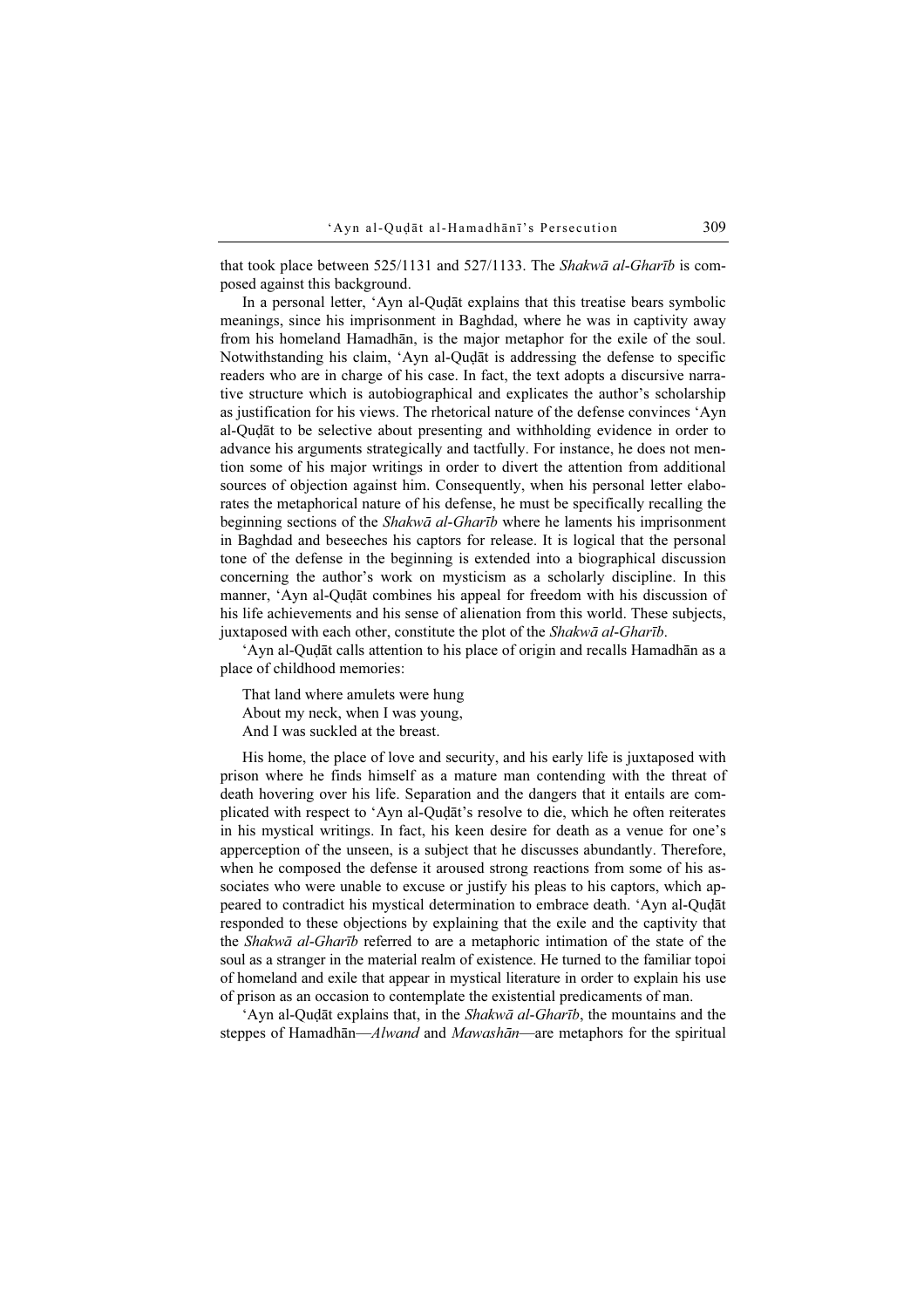plains where harm and treachery have never set foot. A man who has seen these sites and has partaken of their delights knows that he is a prisoner in the world of matter, which seems like a dungeon or a dark cave that he must escape. In contrast to the dismal pit that we call life, the spiritual quality of the place that he calls home redeems the soul. 'Ayn al-Quḍāt imagines that these climes can make anyone, even a man's foes, rejoice so greatly that hostility is taken out of their minds.

Methinks I see the Iraqi caravan arriving at Hamadhan and setting down their loads on the slopes of Mawashan. The heights and valleys there are verdant green, bedecked by spring in raiment which all other lands would envy. Her flowers waft abroad as it were the scent of musk, her rivers flow with crystal-limpid water. The travelers alight amid elegant gardens, and betake themselves to the shade of leafy trees. They begin to chant over and over again this verse, and they are cooing like doves and warbling like nightingales:

O Hamadhan, may copious rain Water abundantly thy plain, Nor may fresh showers ever fail, O Mawashan, thy fertile vale.<sup>19</sup>

The Iraqi caravan, by implication, takes 'Ayn al-Quḍāt's current jailers from Baghdad to Hamadhān. Through this journey they become strangers in a new place where they discover the magical qualities of a land that 'Ayn al-Quḍāt yearns for. The journey to Hamadhān makes them understand the true meaning of prison and freedom. They realize that in Baghdad they were prisoners without knowing it themselves. Arriving at Hamadhān and the spiritual plain that it represents, these travelers jump for joy and astonishment. Their reaction to this locale brings to light their ignorance thus far about the possibility of such happiness. Upon reaching these plains, the Iraqis celebrate their newly found resting station in Hamadhān: a new land to them, but home to 'Ayn al-Quḍāt. The caravan feasts on the beauty of Hamadhān and its paradisiac delights. In fact, the exhilaration that these travelers experience so transforms them that their voices echo the sound of the doves and the nightingales in the gardens of paradise. These travelers are free like the birds who praise beautiful gardens in their songs of delight. They are free like the birds in Ghazzālī's Treatise of the Birds who venture their arduous journey in order to arrive at their destination where the mythical bird *sīmurgh* (griffin) is to be met.

In response to a letter from his disapproving friend, 'Ayn al-Quḍāt cites the  $Qur'$ *ān* in order to make clearer the issue of the homeland and its metaphorical treatment in the Shakwā al-Gharīb.

<sup>19</sup> Shakwā al-Gharīb. P. 28. Cf. Arberry. A Sufi Martyr. P. 26.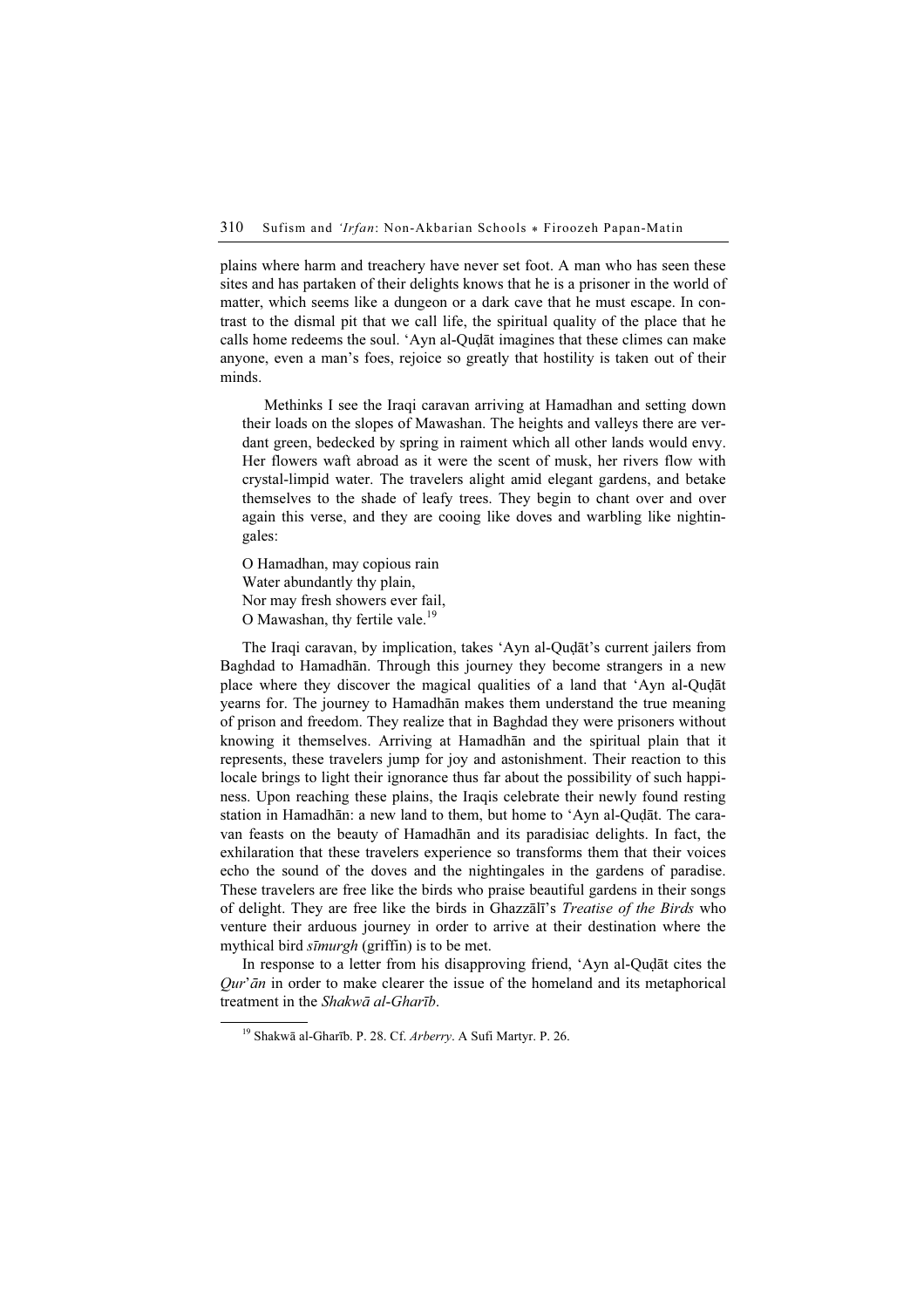If Moses, peace be upon him, yearned for mount Sinai, his yearning was not for dirt and pebbles. And if in the eternal  $Our<sup>7</sup>$  an he takes a vow on these two mountains, the Fig and the Olive (al-tīn wa al-zaytūn),<sup>20</sup> that vow is not on the earth and stones. Alas, no one except lovers can understand the mysteries of  $\log^{21}$ 

The Qur'ānic verse, *al-tīn*, points to four sacred symbols: the fig, the olive, mount Sinai, and Mecca. (1) The fig represents man who, like the fruit, can be full of delight and sweetness or engrossed with corruption. (2) The olive refers to the Mount of Olives, where the Gospel unfolds. (3) Sinai is the locus for the message of Moses. (4) This city of security, which the Prophet Muḥammad refers to, is Mecca or the site of the revelation. These locations signify the prophetic mission and its validity. They allude to elements that belong to this world and this humanity but extend beyond them and connect with other realms of reality. The fig is a parable for the nature of man. The mountains and the plains stand for places where God has addressed humanity. The Prophet takes a vow on this history in order to attest to the noble creation of man who at the same time is destined to be ensnared by matter and thus be the "lowest of the low."

'Ayn al-Quḍāt reiterates that his allusions to Hamadhān express mystical meanings. He wishes to return to his homeland because, on the soul level, he does not belong to the corporeal world and desires to return to his eternal home. He also wishes to be released from the Baghdad prison and go back to Hamadhān, where as a child he was suckled and adored by those who love him. Hamadhān is a place like Mecca, the Mount of Olives, and Sinai, where 'Ayn al-Quḍāt, another inspired man, hears the call of God and follows the path of mysticism. Pondering his present predicament, he remembers his separation from the homeland and from his home. He suffers the pain of imprisonment in a strange land that reminds him of his double exile as a man and as a spirit.<sup>22</sup>

You ask: What is this longing for Hamadhān? I am attached to Hamadhān. Should I say I am not?

'Ayn al-Quḍāt's nostalgia for Hamadhān reflects both the condition of his soul and his desire for return to his home and abode in the city of his birth. Thus, he invites the reader to appreciate the state of the wayfarer who is cast away into this world, and to perceive the true meaning of *Alwand* and *Mawashān* as celestial plains. The stranger  $(al$ -ghar $\bar{u}$  is one who is aware of his state of exile: a condition that he becomes aware of through mystical practice and visionary perception of the unseen. In his characteristically astute style of writing, 'Ayn al-Quḍāt's letter of response to his critic undermines the facts of the imprisonment of this exceptional scholar in the dungeons of Baghdad and instead underscores

 $\frac{20}{21}$  Qur'ān: 95: 1–3.<br><sup>21</sup> "Letter 98." Section 556.

<sup>&</sup>lt;sup>22</sup> Ibid. Section 561.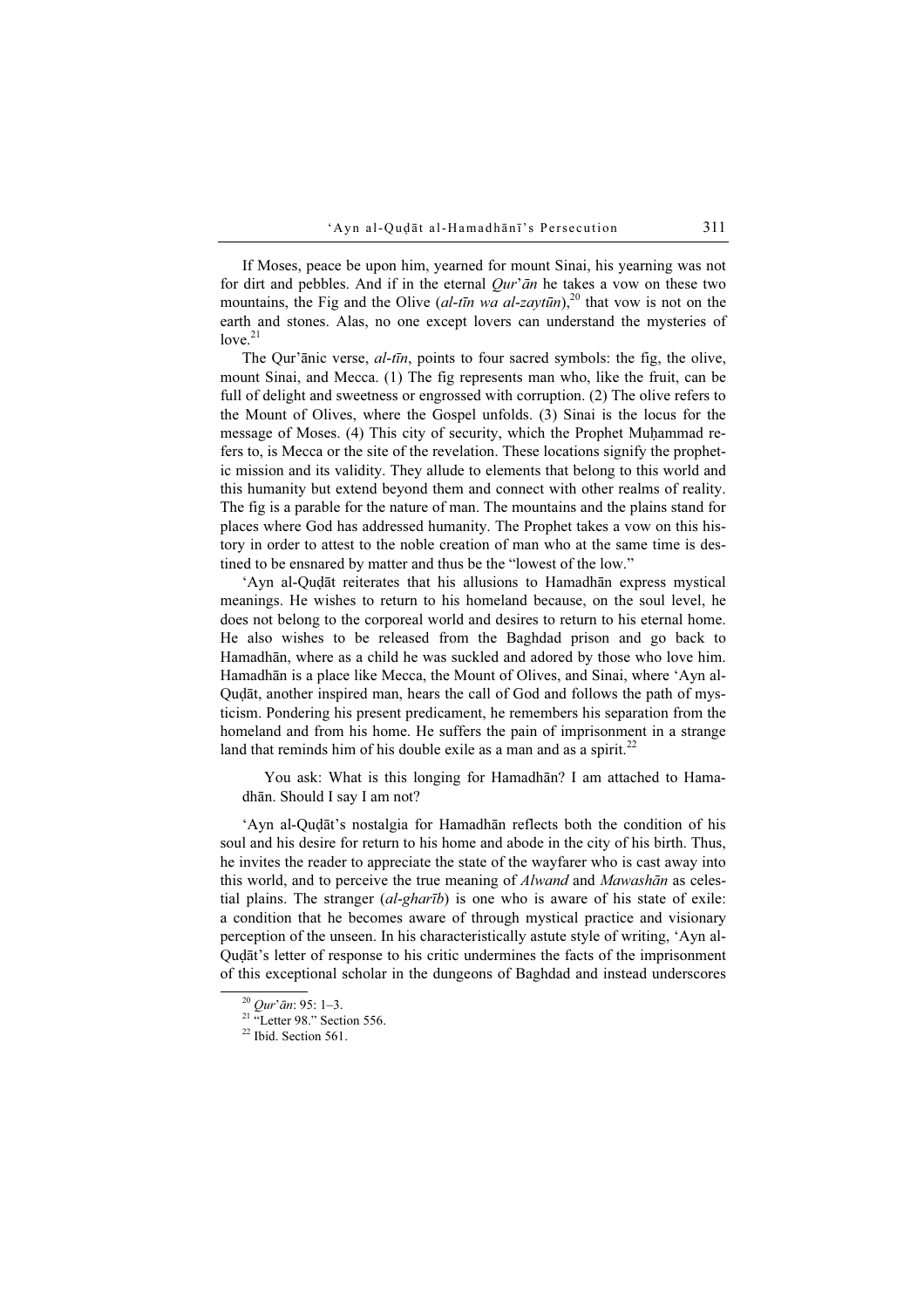the role of this unfortunate occasion as the inspiration for composing the  $Shakw\bar{a}$ al-Gharīb.

'Ayn al-Quḍāt's letter explains that a man who greets his soul is aware that he is in this world of his own accord in order that his soul gain experience in the corporeal realm of existence. This notwithstanding, he is homesick for his origins where he longs to return.<sup>23</sup>

Indeed I cry because of my exile: The eyes of the stranger always cry, The day I left my land I was wrong. I wonder why I left My homeland where my love is.

O friend! I cannot talk about how this forced separation is the consequence of my voluntary departure. Can you hear [what I am telling you]?

The one who is cast away from Him is but His kin: The one who leaves the land where his beloved is.

The voluntary departure of the soul is motivated by its desire to know God through the creation. This desire finds its genesis in God's intention for manifesting the creation. According to a famous *hadīth qudsī*, God told the prophet David that He was a hidden treasure and produced the creation in order to be known through His creation. 'Ayn al-Quḍāt says that the desire to know and to be known is at the root of the creation and involves both God and man. $^{24}$ 

The journey of the soul takes place against this background. The soul departs from its homeland, the realm of God's command, and comes into this world in order to know God in the material world where the passions reign. During the course of its journey, the soul matures through its dealings with these forces and accosts a higher level of gnosis. The soul sees the creation as a manifestation of God's attributes and observes the creation as a metaphor for the reality of God.<sup>25</sup> Itself part of this creation, the soul's mode of perception is distinct from the reality of seeing. The latter can only occur through the perspective of God, a subject that constitutes the discussion on the nature of reality and illusion. With regard to the wayfarer, this mode of perception can be experienced at junctures when the adept and the path merge with each other at different stages of the journey. These activities comprise the substance of a dramatic, arduous, and wondrous journey.

 $23$  Ibid.

<sup>&</sup>lt;sup>24</sup> 'Ayn al-Quḍāt al-Hamadhānī. Zubdat al-ḥaqā'iq. Edited by 'Afīf 'Usayrān. Tehran: Tehran University Press, 1961. P. 19.<br><sup>25</sup> 'Ayn al-Qudāt al-Hamadhānī. Tamhīdāt. 4<sup>th</sup> ed. Edited by 'Afīf 'Usavrān. Tehran:

Manūchehrī, 1991. Section 219. P. 163–164.